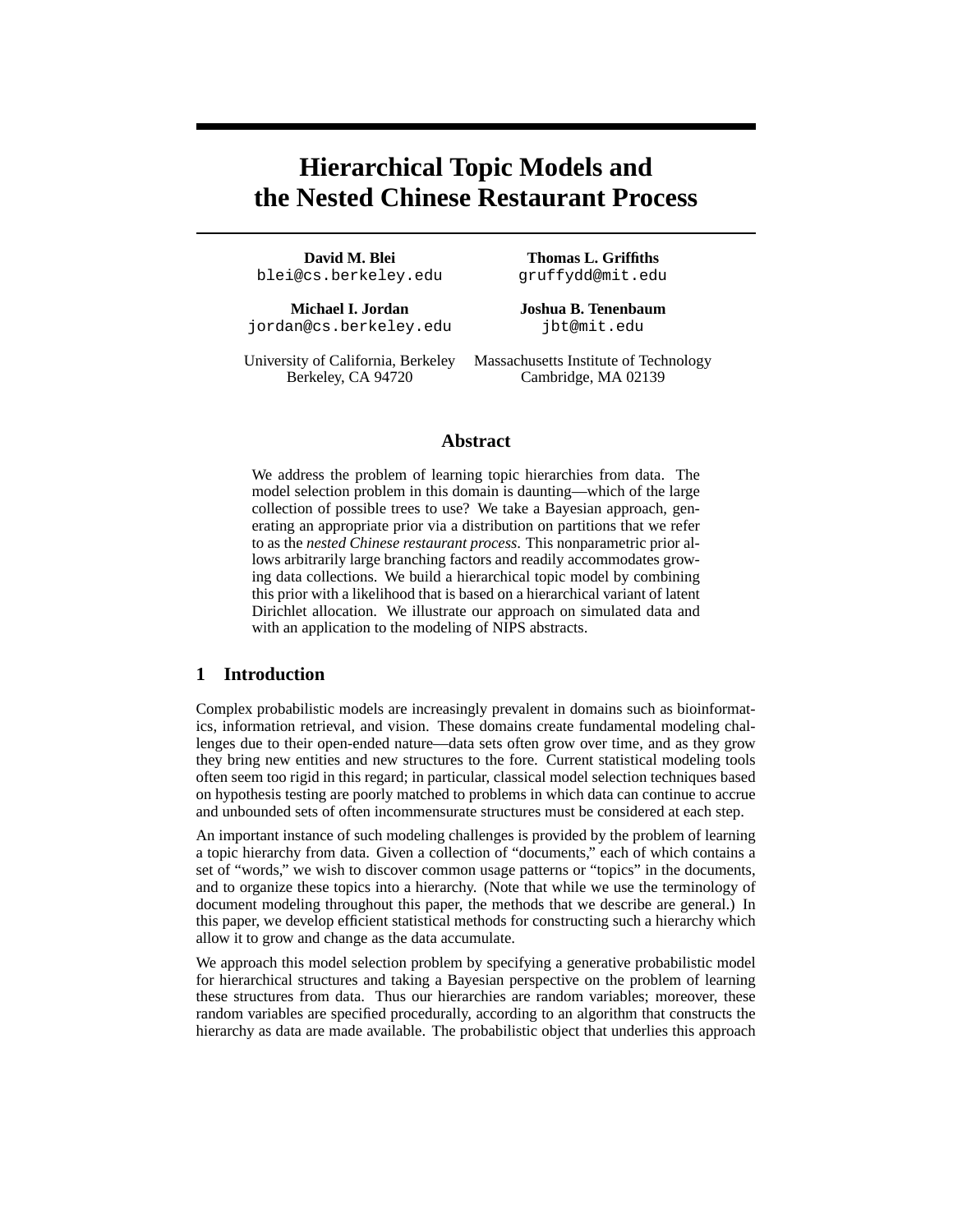is a distribution on partitions of integers known as the *Chinese restaurant process* [1]. We show how to extend the Chinese restaurant process to a hierarchy of partitions, and show how to use this new process as a representation of prior and posterior distributions for topic hierarchies.

There are several possible approaches to the modeling of topic hierarchies. In our approach, each node in the hierarchy is associated with a topic, where a topic is a distribution across words. A document is generated by choosing a path from the root to a leaf, repeatedly sampling topics along that path, and sampling the words from the selected topics. Thus the organization of topics into a hierarchy aims to capture the breadth of usage of topics across the corpus, reflecting underlying syntactic and semantic notions of generality and specificity. This approach differs from models of topic hierarchies which are built on the premise that the distributions associated with parents and children are similar [2]. We assume no such constraint—for example, the root node may place all of its probability mass on function words, with none of its descendants placing any probability mass on function words. Our model more closely resembles the hierarchical topic model considered in [3], though that work does not address the model selection problem which is our primary focus.

## **2 Chinese restaurant processes**

We begin with a brief description of the Chinese restaurant process and subsequently show how this process can be extended to hierarchies.

#### **2.1 The Chinese restaurant process**

The Chinese restaurant process (CRP) is a distribution on partitions of integers obtained by imagining a process by which  $M$  customers sit down in a Chinese restaurant with an infinite number of tables.<sup>1</sup> The basic process is specified as follows. The first customer sits at the first table. The mth subsequent customer sits at a table drawn from the following distribution:

$$
p(\text{occupied table } i \mid \text{previous customers}) = \frac{m_i}{\gamma + m - 1}
$$
  
 
$$
p(\text{next unoccupied table} \mid \text{previous customers}) = \frac{\gamma + m}{\gamma + m - 1}
$$
 (1)

where  $m_i$  is the number of previous customers at table i, and  $\gamma$  is a parameter. After M customers sit down, the seating plan gives a partition of  $M$  items. This distribution gives the same partition structure as draws from a Dirichlet process [4]. However, the CRP also allows several variations on the basic rule in Eq. (1), including a data-dependent choice of  $\gamma$  and a more general functional dependence on the current partition [5]. This flexibility will prove useful in our setting.

The CRP has been used to represent uncertainty over the number of components in a mixture model. In a *species sampling mixture* [6], each table in the Chinese restaurant is associated with a draw from  $p(\beta | \eta)$  where  $\beta$  is a mixture component parameter. Each data point is generated by choosing a table  $i$  from Eq. (1) and then sampling a value from the distribution parameterized by  $\beta_i$  (the parameter associated with that table). Given a data set, the posterior under this model has two components. First, it is a distribution over seating plans; the number of mixture components is determined by the number of tables which the data occupy. Second, given a seating plan, the particular data which are sitting at each table induce a distribution on the associated parameter  $\beta$  for that table. The posterior can be estimated using Markov chain Monte Carlo [7]. Applications to various kinds of mixture models have begun to appear in recent years; examples include Gaussian mixture models [8], hidden Markov models [9] and mixtures of experts [10].

<sup>&</sup>lt;sup>1</sup>The terminology was inspired by the Chinese restaurants in San Francisco which seem to have an infinite seating capacity. It was coined by Jim Pitman and Lester Dubins in the early eighties [1].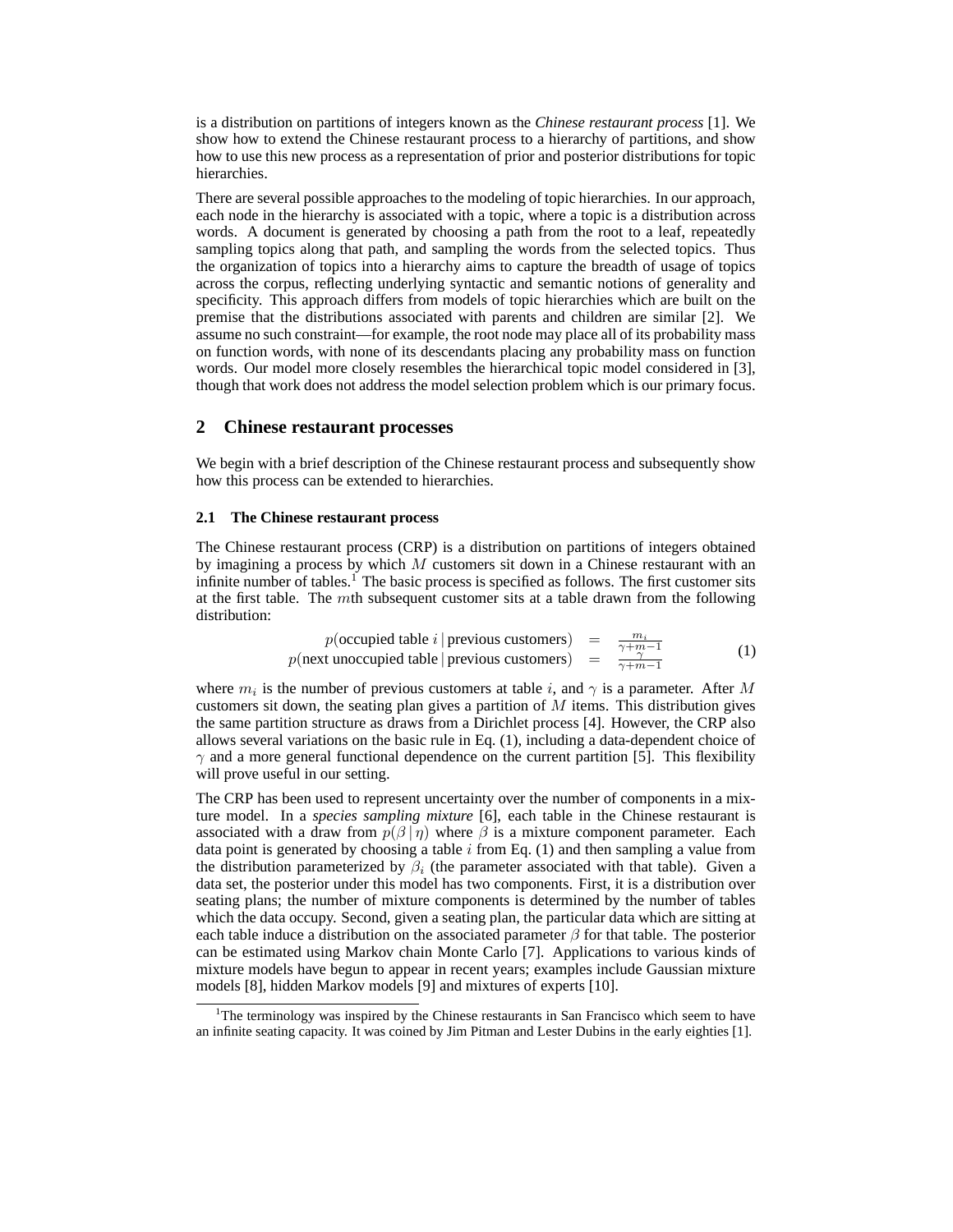#### **2.2 Extending the CRP to hierarchies**

The CRP is amenable to mixture modeling because we can establish a one-to-one relationship between tables and mixture components and a one-to-many relationship between mixture components and data. In the models that we will consider, however, each data point is associated with multiple mixture components which lie along a path in a hierarchy. We develop a hierarchical version of the CRP to use in specifying a prior for such models.

A *nested Chinese restaurant process* can be defined by imagining the following scenario. Suppose that there are an infinite number of infinite-table Chinese restaurants in a city. One restaurant is determined to be the root restaurant and on each of its infinite tables is a card with the name of another restaurant. On each of the tables in those restaurants are cards that refer to other restaurants, and this structure repeats infinitely. Each restaurant is referred to exactly once; thus, the restaurants in the city are organized into an infinitely-branched tree. Note that each restaurant is associated with a level in this tree (e.g., the root restaurant is at level 1 and the restaurants it refers to are at level 2).

A tourist arrives in the city for a culinary vacation. On the first evening, he enters the root Chinese restaurant and selects a table using Eq. (1). On the second evening, he goes to the restaurant identified on the first night's table and chooses another table, again from Eq. (1). He repeats this process for  $L$  days. At the end of the trip, the tourist has sat at  $L$  restaurants which constitute a path from the root to a restaurant at the Lth level in the infinite tree described above. After M tourists take L-day vacations, the collection of paths describe a particular L-level subtree of the infinite tree (see Figure 1a for an example of such a tree).

This prior can be used to model topic hierarchies. Just as a standard CRP can be used to express uncertainty about a possible number of components, the nested CRP can be used to express uncertainty about possible L-level trees.

## **3 A hierarchical topic model**

Let us consider a data set composed of a *corpus* of documents. Each *document* is a collection of words, where a *word* is an item in a *vocabulary*. Our basic assumption is that the words in a document are generated according to a mixture model where the mixing proportions are random and document-specific. Consider a multinomial variable  $z$ , and an associated set of distributions over words  $p(w \mid z, \beta)$ , where  $\beta$  is a parameter. These *topics* (one distribution for each possible value of z) are the basic mixture components in our model. The document-specific mixing proportions associated with these components are denoted by a vector  $\theta$ . Temporarily assuming K possible topics in the corpus, an assumption that we will soon relax, z thus ranges over K possible values and  $\theta$  is a K-dimensional vector. Our document-specific mixture distribution is  $p(w | \theta) = \sum_{i=1}^{K} \theta_i p(w | z = i, \beta_i)$ which is a random distribution since  $\theta$  is random.

We now specify the following two-level generative probabilistic process for generating a document: (1) choose a K-vector  $\theta$  of topic proportions from a distribution  $p(\theta | \alpha)$ , where  $\alpha$  is a corpus-level parameter; (2) repeatedly sample words from the mixture distribution  $p(w | \theta)$  for the chosen value of  $\theta$ . When the distribution  $p(\theta | \alpha)$  is chosen to be a Dirichlet distribution, we obtain the latent Dirichlet allocation model (LDA) [11]. LDA is thus a twolevel generative process in which documents are associated with topic proportions, and the corpus is modeled as a Dirichlet distribution on these topic proportions.

We now describe an extension of this model in which the topics lie in a hierarchy. For the moment, suppose we are given an L-level tree and each node is associated with a topic. A document is generated as follows: (1) choose a path from the root of the tree to a leaf; (2) draw a vector of topic proportions  $\theta$  from an L-dimensional Dirichlet; (3) generate the words in the document from a mixture of the topics along the path from root to leaf, with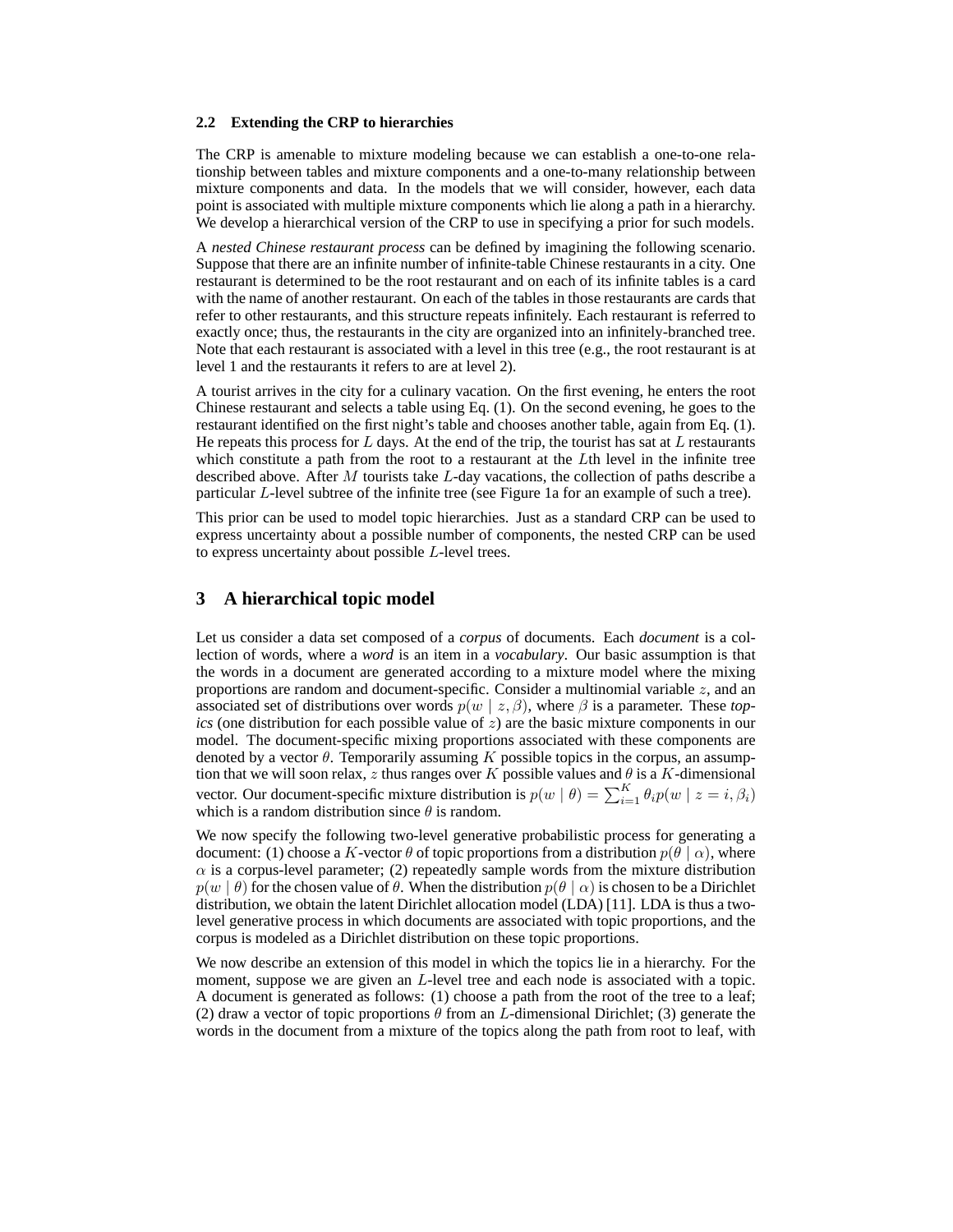mixing proportions  $\theta$ . This model can be viewed as a fully generative version of the cluster abstraction model [3].

Finally, we use the nested CRP to relax the assumption of a fixed tree structure. As we have seen, the nested CRP can be used to place a prior on possible trees. We also place a prior on the topics  $\beta_i$ , each of which is associated with a restaurant in the infinite tree (in particular, we assume a symmetric Dirichlet with hyperparameter  $\eta$ ). A document is drawn by first choosing an  $L$ -level path through the restaurants and then drawing the words from the  $L$ topics which are associated with the restaurants along that path. Note that all documents share the topic associated with the root restaurant.

- 1. Let  $c_1$  be the root restaurant.
- 2. For each level  $\ell \in \{2, \ldots, L\}$ :
	- (a) Draw a table from restaurant  $c_{\ell-1}$  using Eq. (1). Set  $c_{\ell}$  to be the restaurant referred to by that table.
- 3. Draw an L-dimensional topic proportion vector  $\theta$  from Dir( $\alpha$ ).
- 4. For each word  $n \in \{1, \ldots, N\}$ :
	- (a) Draw  $z \in \{1, \ldots, L\}$  from Mult $(\theta)$ .
	- (b) Draw  $w_n$  from the topic associated with restaurant  $c_z$ .

This model, *hierarchical LDA* (hLDA), is illustrated in Figure 1b. The node labeled T refers to a collection of an infinite number of L-level paths drawn from a nested CRP. Given T, the  $c_{m,\ell}$  variables are deterministic—simply look up the  $\ell$ th level of the mth path in the infinite collection of paths. However, not having observed T, the distribution of  $c_{m,\ell}$ will be defined by the nested Chinese restaurant process, conditioned on all the  $c_{q,\ell}$  for  $q < m$ .

Now suppose we are given a corpus of M documents,  $\mathbf{w}_1, \ldots, \mathbf{w}_M$ . The posterior on the c's is essentially transferred (via the deterministic relationship), to a posterior on the first  $M$  paths in  $T$ . Consider a new document  $w_{M+1}$ . Its posterior path will depend, through the unobserved  $T$ , on the posterior paths of all the documents in the original corpus. Subsequent new documents will also depend on the original corpus and any new documents which were observed before them. Note that, through Eq. (1), any new document can choose a previously unvisited restaurant at any level of the tree. I.e., even if we have a peaked posterior on T which has essentially selected a particular tree, a new document can change that hierarchy if its words provide justification for such a change.

In another variation of this model, we can consider a process that flattens the nested CRP into a standard CRP, but retains the idea that a tourist eats  $L$  meals. That is, the tourist eats  $L$  times in a single restaurant under the constraint that he does not choose the same table twice. Though the vacation is less interesting, this model provides an interesting prior. In particular, it can be used as a prior for a flat LDA model in which each document can use at most L topics from the potentially infinite total set of topics. We examine such a model in Section 5 to compare CRP methods with selection based on Bayes factors.

#### **4 Approximate inference by Gibbs sampling**

In this section, we describe a Gibbs sampling algorithm for sampling from the posterior nested CRP and corresponding topics in the hLDA model. The Gibbs sampler provides a method for simultaneously exploring the parameter space (the particular topics of the corpus) and the model space (L-level trees).

The variables needed by the sampling algorithm are:  $w_{m,n}$ , the nth word in the mth document (the only observed variables in the model);  $c_{m,\ell}$ , the restaurant corresponding to the  $\ell$ th topic in document m; and  $z_{m,n}$ , the assignment of the nth word in the mth document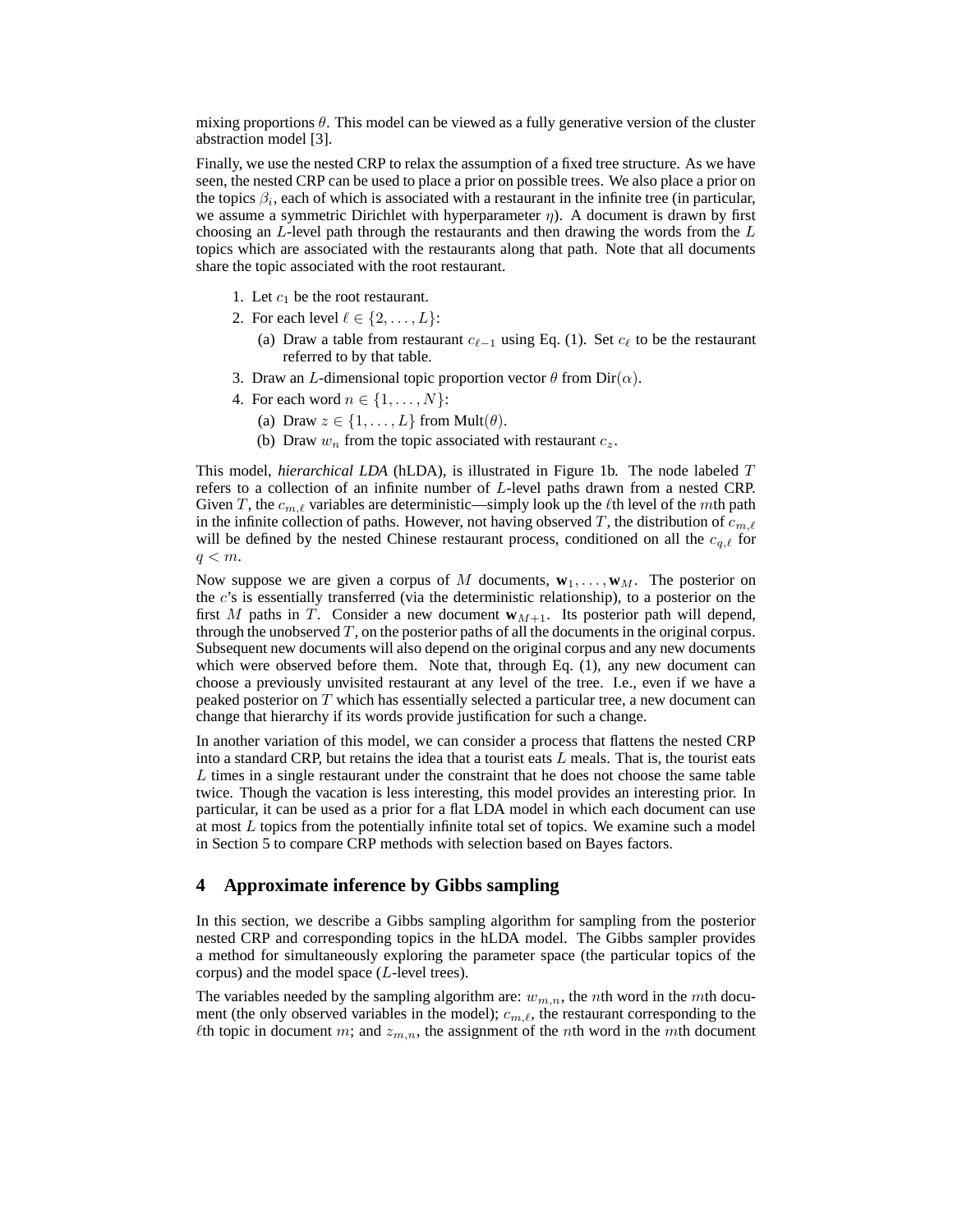

Figure 1: (a) The paths of four tourists through the infinite tree of Chinese restaurants ( $L =$ 3). The solid lines connect each restaurant to the restaurants referred to by its tables. The collected paths of the four tourists describe a particular subtree of the underlying infinite tree. This illustrates a sample from the state space of the posterior nested CRP of Figure 1b for four documents. (b) The graphical model representation of hierarchical LDA with a nested CRP prior. We have separated the nested Chinese restaurant process from the topics. Each of the infinite  $\beta$ 's corresponds to one of the restaurants.

to one of the L available topics. All other variables in the model— $\theta$  and  $\beta$ —are integrated out. The Gibbs sampler thus assesses the values of  $z_{m,n}$  and  $c_{m,\ell}$ .

Conceptually, we divide the Gibbs sampler into two parts. First, given the current state of the CRP, we sample the  $z_{m,n}$  variables of the underlying LDA model following the algorithm developed in [12], which we do not reproduce here. Second, given the values of the LDA hidden variables, we sample the  $c_{m,\ell}$  variables which are associated with the CRP prior. The conditional distribution for  $\mathbf{c}_m$ , the L topics associated with document m, is:

$$
p(\mathbf{c}_m \,|\, \mathbf{w}, \mathbf{c}_{-m}, \mathbf{z}) \propto p(\mathbf{w}_m \,|\, \mathbf{c}, \mathbf{w}_{-m}, \mathbf{z}) p(\mathbf{c}_m \,|\, \mathbf{c}_{-m}),
$$

where **w**<sup>−</sup><sup>m</sup> and **c**<sup>−</sup><sup>m</sup> denote the **w** and **c** variables for all documents other than m. This expression is an instance of Bayes' rule with  $p(\mathbf{w}_m | \mathbf{c}, \mathbf{w}_{-m}, \mathbf{z})$  as the likelihood of the data given a particular choice of  $\mathbf{c}_m$  and  $p(\mathbf{c}_m | \mathbf{c}_{-m})$  as the prior on  $\mathbf{c}_m$  implied by the nested CRP. The likelihood is obtained by integrating over the parameters  $\beta$ , which gives:

$$
p(\mathbf{w}_m \,|\, \mathbf{c}, \mathbf{w}_{-m}, \mathbf{z}) = \prod_{\ell=1}^L \left( \frac{\Gamma(n_{c_{m,\ell}, -m}^{(\cdot)} + W\eta)}{\prod_w \Gamma(n_{c_{m,\ell}, -m}^{(w)} + \eta)} \frac{\prod_w \Gamma(n_{c_{m,\ell}, -m}^{(w)} + n_{c_{m,\ell}, m}^{(w)} + \eta)}{\Gamma(n_{c_{m,\ell}, -m}^{(\cdot)} + n_{c_{m,\ell}, m}^{(\cdot)} + W\eta)} \right),
$$

where  $n_{c_{m,\ell},-m}^{(w)}$  is the number of instances of word w that have been assigned to the topic indexed by  $c_{m,\ell}$ , not including those in the current document, W is the total vocabulary size, and Γ(·) denotesthe standard gamma function. When **c** contains a previously unvisited restaurant,  $n_{c_{m,\ell},-m}^{(w)}$  is zero.

Note that the  $\mathbf{c}_m$  must be drawn as a block. The set of possible values for  $\mathbf{c}_m$  corresponds to the union of the set of existing paths through the tree, equal to the number of leaves, with the set of possible novel paths, equal to the number of internal nodes. This set can be enumerated and scored using Eq. (1) and the definition of a nested CRP in Section 2.2.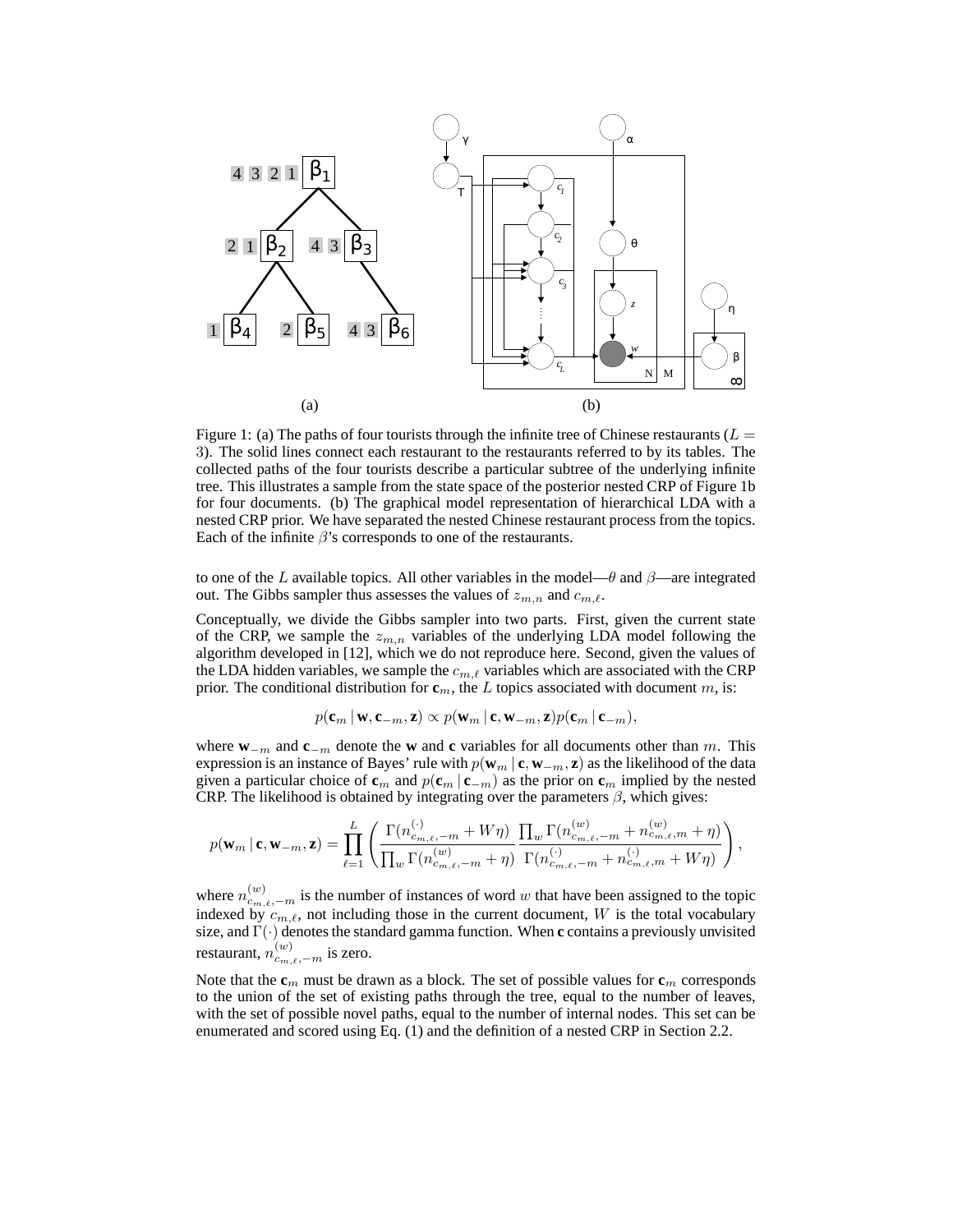

Structure | Leaf error Other 0 1 2 3 (7 6 5) 70% 14% 4% 12% 4 (6 6 5 5) 48% 30% 2% 20% 4 (6 6 6 4) 52% 36% 0% 12% 5 (7 6 5 5 4) 30% 40% 16% 14%  $5(6\ 5\ 5\ 5\ 4)$  50% 22% 16% 12%

Figure 2: (a) Six sample documents from a 100 document corpus using the three level bars hierarchy described in Section 5 and  $\alpha$  skewed toward higher levels. Each document has 1000 words from a 25 term vocabulary. (b) The correct hierarchy found by the Gibbs sampler on this corpus.

Figure 3: Results of estimating hierarchies on simulated data. *Structure* refers to a three level hierarchy: the first integer is the number of branches from the root and is followed by the number of children of each branch. *Leaf error* refers to how many leaves were incorrect in the resulting tree (0 is exact). *Other* subsumes all other errors.

# **5 Examples and empirical results**

In this section we describe a number of experiments using the models described above. In all experiments, we let the sampler burn in for 10000 iterations and subsequently took samples 100 iterations apart for another 1000 iterations. Local maxima can be a problem in the hLDA model. To avoid them, we randomly restart the sampler 25 times and take the trajectory with the highest average posterior likelihood.

We illustrate that the nested CRP process is feasible for learning text hierarchies in hLDA by using a contrived corpus on a small vocabulary. We generated a corpus of 100 1000 word documents from a three-level hierarchy with a vocabulary of 25 terms. In this corpus, topics on the vocabulary can be viewed as bars on a  $5 \times 5$  grid. The root topic places its probability mass on the bottom bar. On the second level, one topic is identified with the leftmost bar, while the rightmost bar represents a second topic. The leftmost topic has two subtopics while the rightmost topic has one subtopic. Figure 2a illustrates six documents sampled from this model. Figure 2b illustrates the recovered hierarchy using the Gibbs sampling algorithm described in Section 4.

In estimating hierarchy structures, hypothesis testing approaches to model selection are impractical since they do not provide a viable method of searching over the large space of trees. To compare the CRP method on LDA models with a standard approach, we implemented the simpler, flat model described at the end of Section 3. We generated 210 corpora of 100 1000-word documents each from an LDA model with  $K \in \{5, \ldots, 25\}$ ,  $L = 5$ , a vocabulary size of 100, and randomly generated mixture components from a symmetric Dirichlet ( $\eta = 0.1$ ). For comparison with the CRP prior, we used the approximate Bayes factors method of model selection [13], where one chooses the model that maximizes  $p(\text{data} | K)p(K)$  for various K and an appropriate prior. With the LDA model, the Bayes factors method is much slower than the CRP as it involves multiple runs of a Gibbs sampler with speed comparable to a single run of the CRP sampler. Furthermore, with the Bayes factors method one must choose an appropriate range of K. With the CRP prior, the only free parameter is  $\gamma$  (we used  $\gamma = 1.0$ ). As shown in Figure 4, the CRP prior was more effective than Bayes factors in this setting. We should note that both the CRP and Bayes factors are somewhat sensitive to the choice  $\eta$ , the hyperparameter to the prior on the topics. However, in simulated data, this hyperparameter was known and thus we can provide a fair comparison.

In a similar experiment, we generated 50 corpora each from five different hierarchies using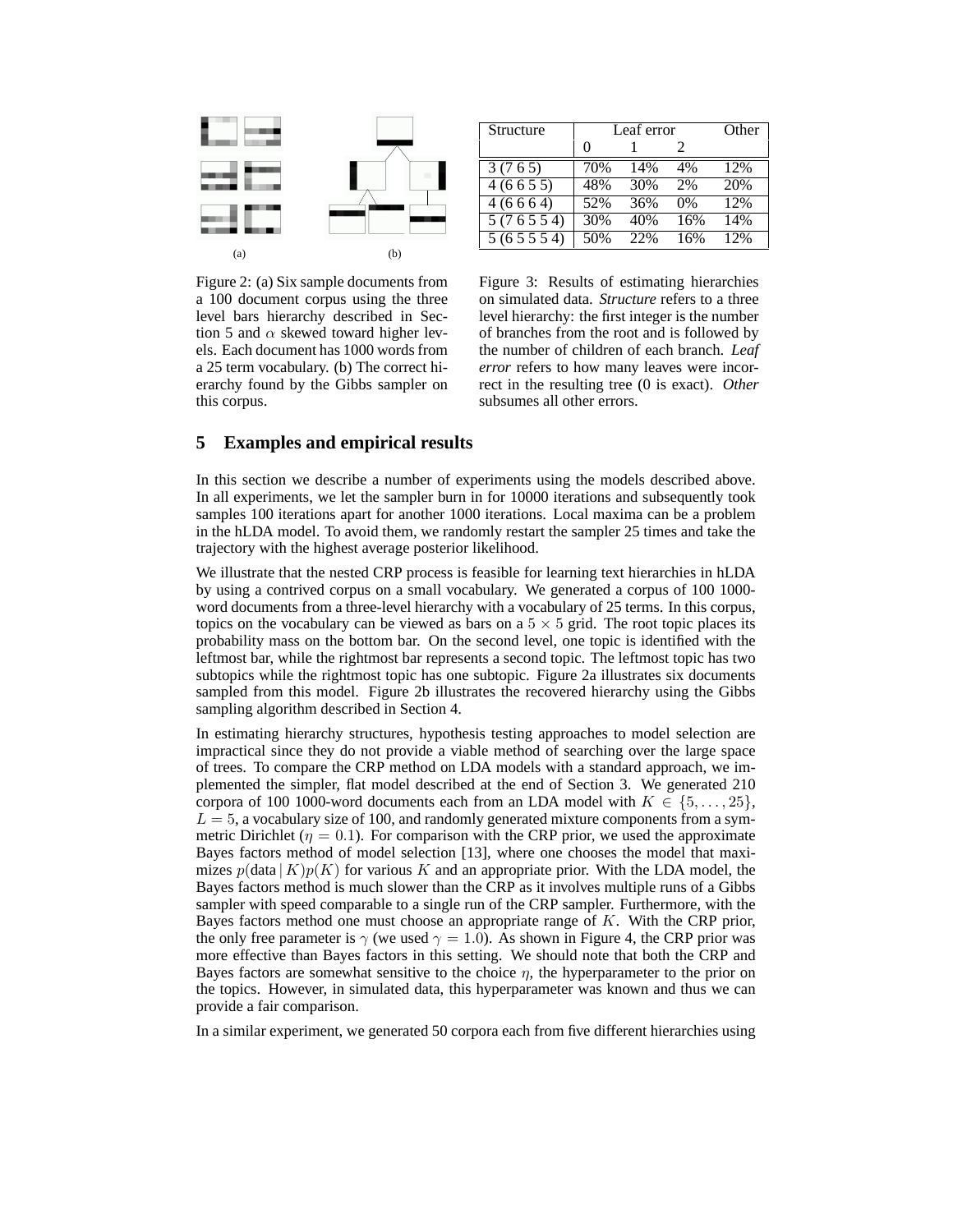

Figure 4: (Left) The average dimension found by a CRP prior plotted against the true dimension on simulated data (the true value is jiggled to see overlapping points). For each dimension, we generated ten corpora with a vocabulary size of 100. Each corpus contains 100 documents of 1000 words. (Right) Results of model selection with Bayes factors.

an hLDA model and the same symmetric Dirichlet prior on topics. Each corpus has 100 documents of 1000 words from a vocabulary of 100 terms. Figure 3 reports the results of sampling from the resulting posterior on trees with the Gibbs sampler from Section 4. In all cases, we recover the correct structure more than any other and we usually recover a structure within one leaf of the correct structure. In all experiments, no predicted structure deviated by more than three nodes from the correct structure.

Lastly, to demonstrate its applicability to real data, we applied the hLDA model to a text data set. Using 1717 NIPS abstracts from 1987–1999 [14] with 208,896 words and a vocabulary of 1600 terms, we estimated a three level hierarchy as illustrated in Figure 5. The model has nicely captured the function words without using an auxiliary list, a nuisance that most practical applications of language models require. At the next level, it separated the words pertaining to neuroscience abstracts and machine learning abstracts. Finally, it delineated several important subtopics within the two fields. These results suggest that hLDA can be an effective tool in text applications.

# **6 Summary**

We have presented the nested Chinese restaurant process, a distribution on hierarchical partitions. We have shown that this process can be used as a nonparametric prior for a hierarchical extension to the latent Dirichlet allocation model. The result is a flexible, general model for topic hierarchies that naturally accommodates growing data collections. We have presented a Gibbs sampling procedure for this model which provides a simple method for simultaneously exploring the spaces of trees and topics.

Our model has two natural extensions. First, we have restricted ourselves to hierarchies of fixed depth  $L$  for simplicity, but it is straightforward to consider a model in which  $L$ can vary from document to document. Each document is still a mixture of topics along a path in a hierarchy, but different documents can express paths of different lengths as they represent varying levels of specialization. Second, although in our current model a document is associated with a single path, it is also natural to consider models in which documents are allowed to mix over paths. This would be a natural way to take advantage of syntactic structures such as paragraphs and sentences within a document.

#### **Acknowledgements**

We wish to acknowledge support from the DARPA CALO program, Microsoft Corporation, and NTT Communication Science Laboratories.